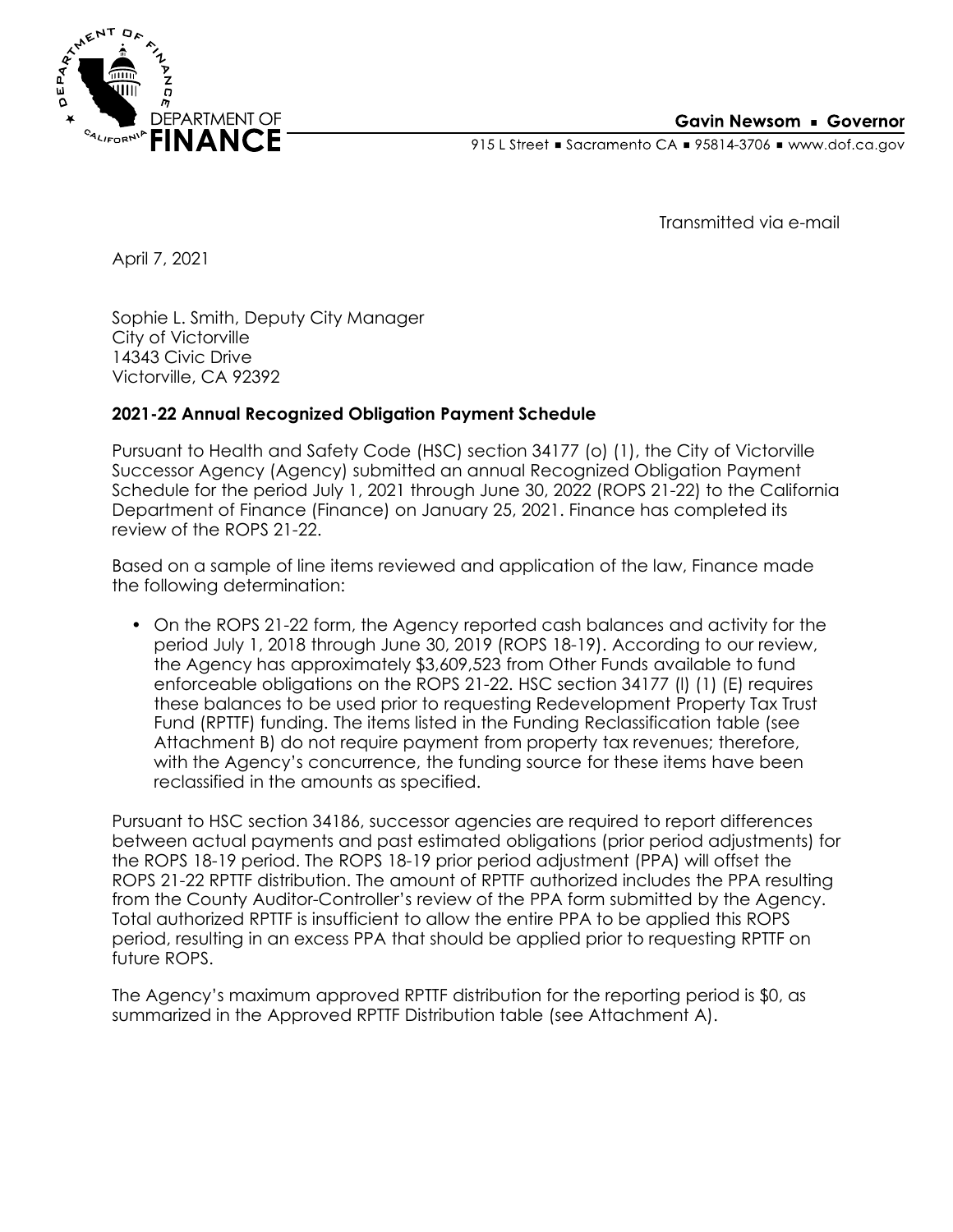Sophie L. Smith April 7, 2021 Page 2

RPTTF distributions occur biannually, one distribution for the July 1, 2021 through December 31, 2021 period (ROPS A period), and one distribution for the January 1, 2022 through June 30, 2022 period (ROPS B period), based on Finance's approved amounts. Since this determination is for the entire ROPS 21-22 period, the Agency is authorized to receive up to the maximum approved RPTTF through the combined ROPS A and B period distributions.

Except for the adjusted items, Finance does not object to the remaining items listed on the ROPS 21-22. If the Agency disagrees with our determination with respect to any items on the ROPS 21-22, except items which are the subject of litigation disputing our previous or related determinations, the Agency may request a Meet and Confer within five business days from the date of this letter. The Meet and Confer process and guidelines are available on our website:

[http://dof.ca.gov/Programs/Redevelopment/Meet\\_And\\_Confer/](http://dof.ca.gov/Programs/Redevelopment/Meet_And_Confer/) 

The Agency must use the RAD App to complete and submit its Meet and Confer request form.

Absent a Meet and Confer, this is our final determination regarding the obligations listed on the ROPS 21-22. This determination only applies to items when funding was requested for the 12-month period. If a determination by Finance in a previous ROPS is currently the subject of litigation, the item will continue to reflect the determination until the matter is resolved.

The ROPS 21-22 form submitted by the Agency and this determination letter will be posted on our website:

#### <http://dof.ca.gov/Programs/Redevelopment/ROPS/>

This determination is effective for the ROPS 21-22 period only and should not be conclusively relied upon for future ROPS periods. All items listed on a future ROPS are subject to Finance's review and may be adjusted even if not adjusted on this ROPS or a preceding ROPS. The only exception is for items that have received a Final and Conclusive determination from Finance pursuant to HSC section 34177.5 (i). Finance's review of Final and Conclusive items is limited to confirming the scheduled payments as required by the obligation.

The amount available from the RPTTF is the same as the amount of property tax increment available prior to the enactment of the redevelopment dissolution law. Therefore, as a practical matter, the ability to fund the items on the ROPS with property tax increment is limited to the amount of funding available to the Agency in the RPTTF.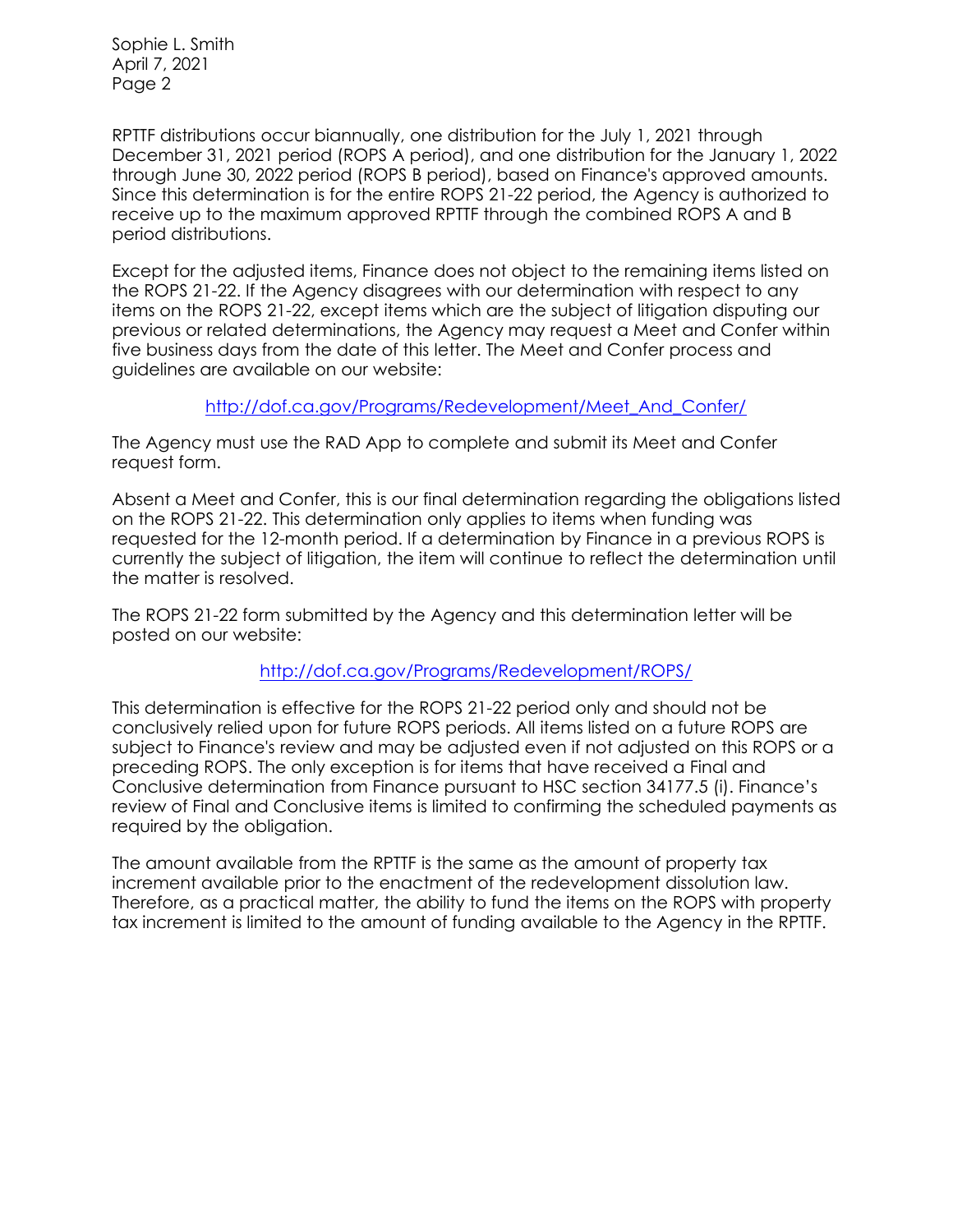Sophie L. Smith April 7, 2021 Page 3

Please direct inquiries to Anna Kyumba, Supervisor, or Daisy Rose, Staff, at (916) 322-2985.

Sincerely,

Chemp R. Melomier

JENNIFER WHITAKER Program Budget Manager

Linda Santillano, Chief Deputy, Property Tax, San Bernardino County cc: Keith C. Metzler, City Manager, City of Victorville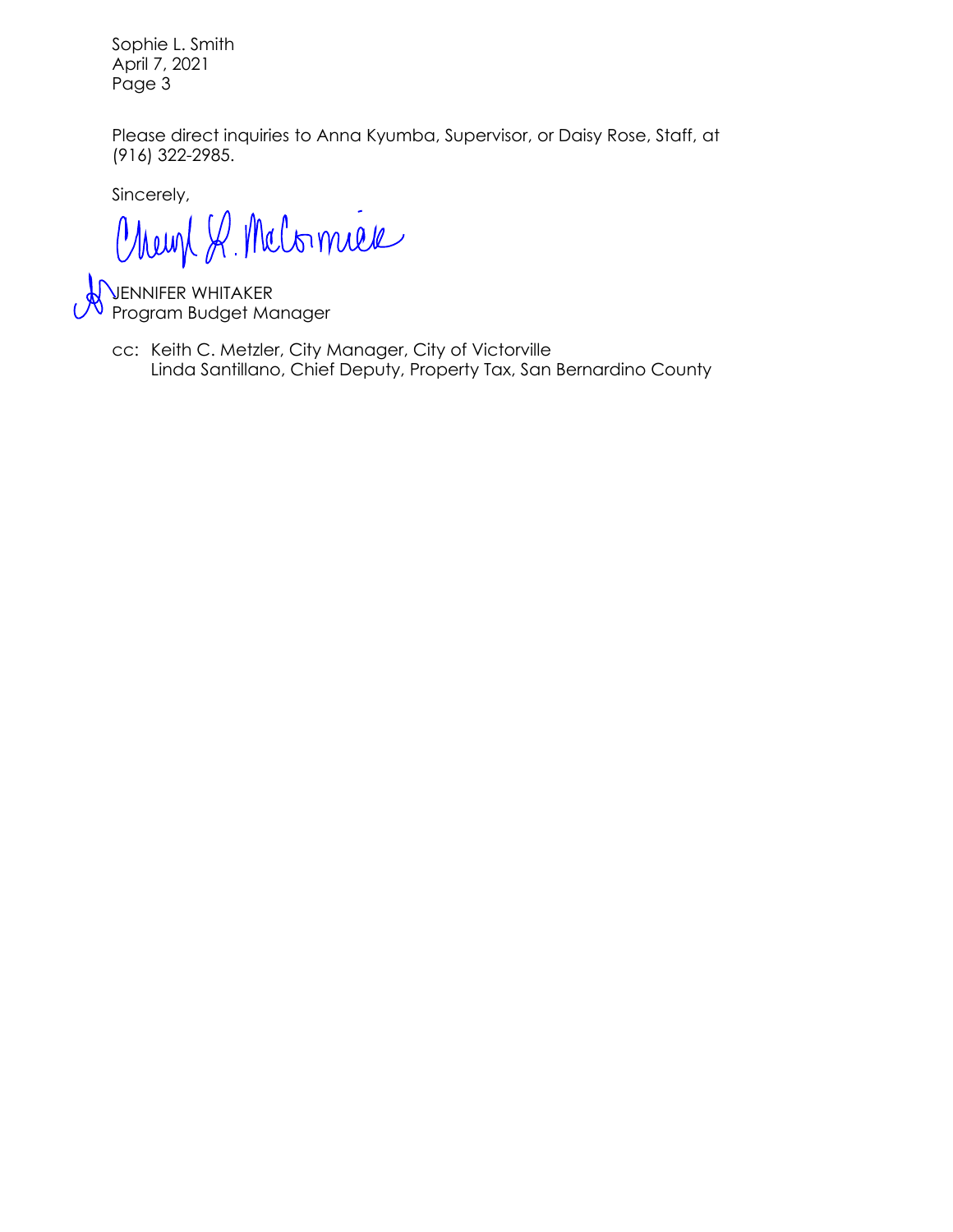## **Attachment A**

| <b>Approved RPTTF Distribution</b><br>July 2021 through June 2022 |                           |               |                |               |    |               |  |  |
|-------------------------------------------------------------------|---------------------------|---------------|----------------|---------------|----|---------------|--|--|
|                                                                   |                           | <b>ROPS A</b> |                | <b>ROPS B</b> |    | <b>Total</b>  |  |  |
| <b>RPTTF Requested</b>                                            | $\boldsymbol{\mathsf{L}}$ | 2,513,291 \$  |                | 978,566 \$    |    | 3,491,857     |  |  |
| Administrative RPTTF Requested                                    |                           | 100,000       |                | 89,228        |    | 189,228       |  |  |
| <b>Total RPTTF Requested</b>                                      |                           | 2,613,291     |                | 1,067,794     |    | 3,681,085     |  |  |
| <b>RPTTF Requested</b>                                            |                           | 2,513,291     |                | 978,566       |    | 3,491,857     |  |  |
| Adjustment(s)                                                     |                           |               |                |               |    |               |  |  |
| Item No. 1                                                        |                           | (2,288,204)   |                | (825, 291)    |    | (3, 113, 495) |  |  |
| Item No. 2                                                        |                           | (8,625)       |                | (2,875)       |    | (11,500)      |  |  |
| Item No. 3                                                        |                           | (2,400)       |                | (12,600)      |    | (15,000)      |  |  |
| Item No. 4                                                        |                           | (125,000)     |                | (125,000)     |    | (250,000)     |  |  |
| Item No. 33                                                       |                           | (7,500)       |                | (7,500)       |    | (15,000)      |  |  |
| Item No. 34                                                       |                           | 0             |                | (300)         |    | (300)         |  |  |
| Item No. 35                                                       |                           | $\Omega$      |                | (5,000)       |    | (5,000)       |  |  |
| Item No. 49                                                       |                           | (10,000)      |                | 0             |    | (10,000)      |  |  |
|                                                                   |                           | (2,441,729)   |                | (978, 566)    |    | (3,420,295)   |  |  |
| <b>RPTTF Authorized</b>                                           |                           | 71,562        |                | 0             |    | 71,562        |  |  |
| <b>Administrative RPTTF Requested</b>                             |                           | 100,000       |                | 89,228        |    | 189,228       |  |  |
| Adjustment(s)                                                     |                           |               |                |               |    |               |  |  |
| Item No. 55                                                       |                           | (100,000)     |                | (89, 228)     |    | (189, 228)    |  |  |
| <b>Adjusted Administrative RPTTF</b>                              |                           | 0             |                | 0             |    | 0             |  |  |
| <b>Administrative RPTTF Authorized</b>                            |                           | 0             |                | 0             |    | 0             |  |  |
| ROPS 18-19 prior period adjustment (PPA)                          |                           | (105, 572)    |                | 0             |    | (105, 572)    |  |  |
| <b>Excess PPA</b>                                                 |                           | 34,010        |                | 0             |    | 34,010        |  |  |
| <b>Total RPTTF Approved for Distribution</b>                      | \$                        |               | 0 <sup>5</sup> | $\pmb{0}$     | \$ | $\mathbf 0$   |  |  |